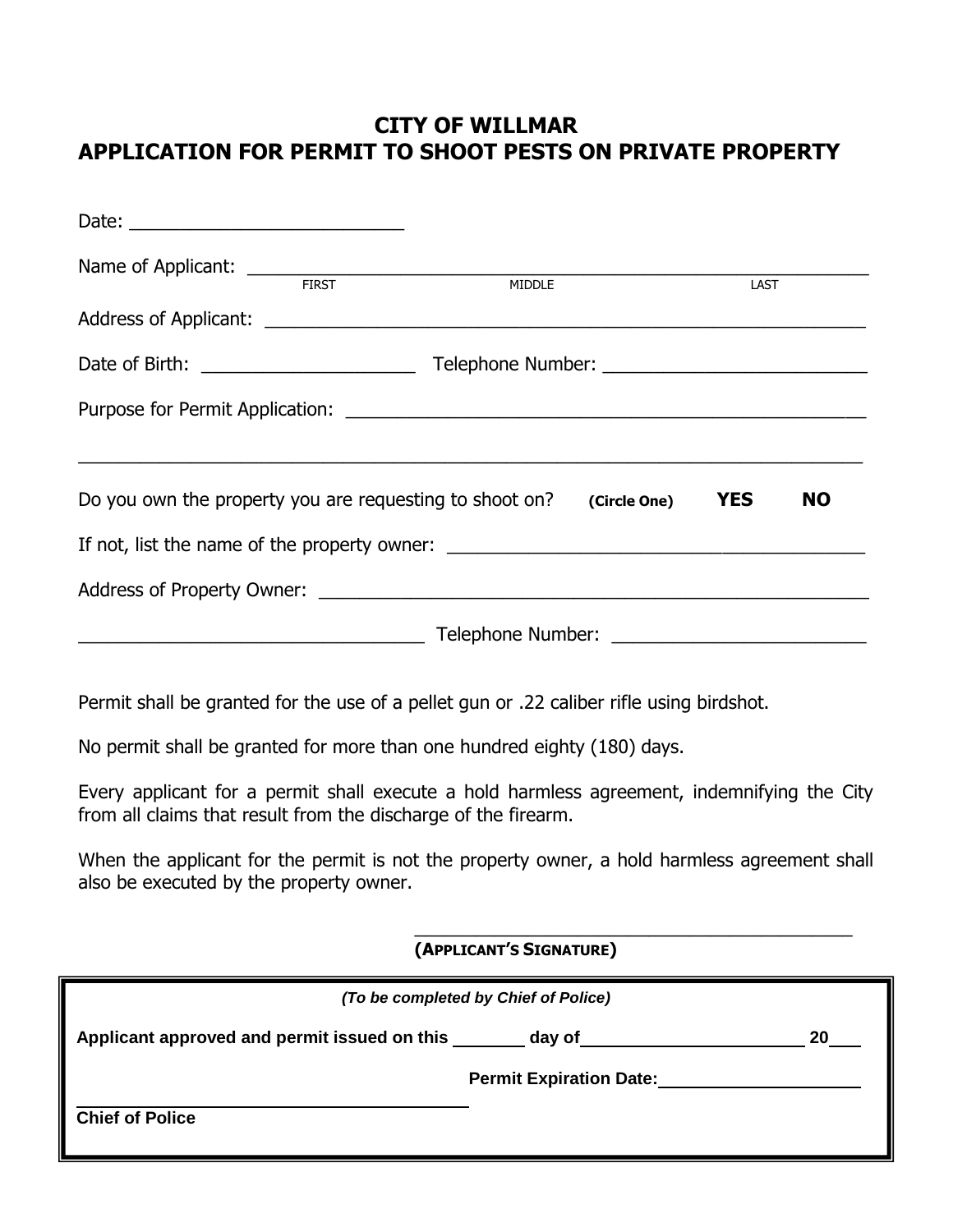# **CITY OF WILLMAR**

## **TENNESSEN WARNING**

In accordance with the Minnesota Government Data Practices Act, the City of Willmar is required to inform you of your rights as they pertain to the private information collected from you. Private data is that information which is available to you, but not to the public. The personal information we collect about you is private.

Minnesota Statutes 13.01 to 13.87 on Government Data Practices require that you be informed that the following information which you are asked to provide on the application for a permit to shoot pests on private property is considered private data: 1. Name, 2. Home Address, 3. Home Phone Number, 4. Date of Birth.

We ask this information for the following reasons: to distinguish you from all other applicants and identify you in our files; to enable us to verify that you are the individual who makes the application; and to enable us to contact you when additional information is required.

The data supplied by you may be used for such other purposes as may be determined to be necessary in the enforcement of Municipal Code 412.04 in the City of Willmar and the policies, rules, and regulations promulgated pursuant thereto.

REFUSAL TO SUPPLY REQUESTED INFORMATION WILL MEAN THAT YOUR APPLICATION FOR A PERMIT TO SHOOT PESTS ON PRIVATE PROPERTY MAY NOT BE CONSIDERED.

Private data is available only to you and to other persons in the City Government who have a bona fide need for the data. Public data is available to anyone requesting it and consists of all data furnished which is not designated in this notice as private data.

 $\overline{\phantom{a}}$  , and the contribution of the contribution of the contribution of the contribution of the contribution of the contribution of the contribution of the contribution of the contribution of the contribution of the

Witness my signature that I fully understand the contents of this warning.

(APPLICANT'S SIGNATURE) (DATE)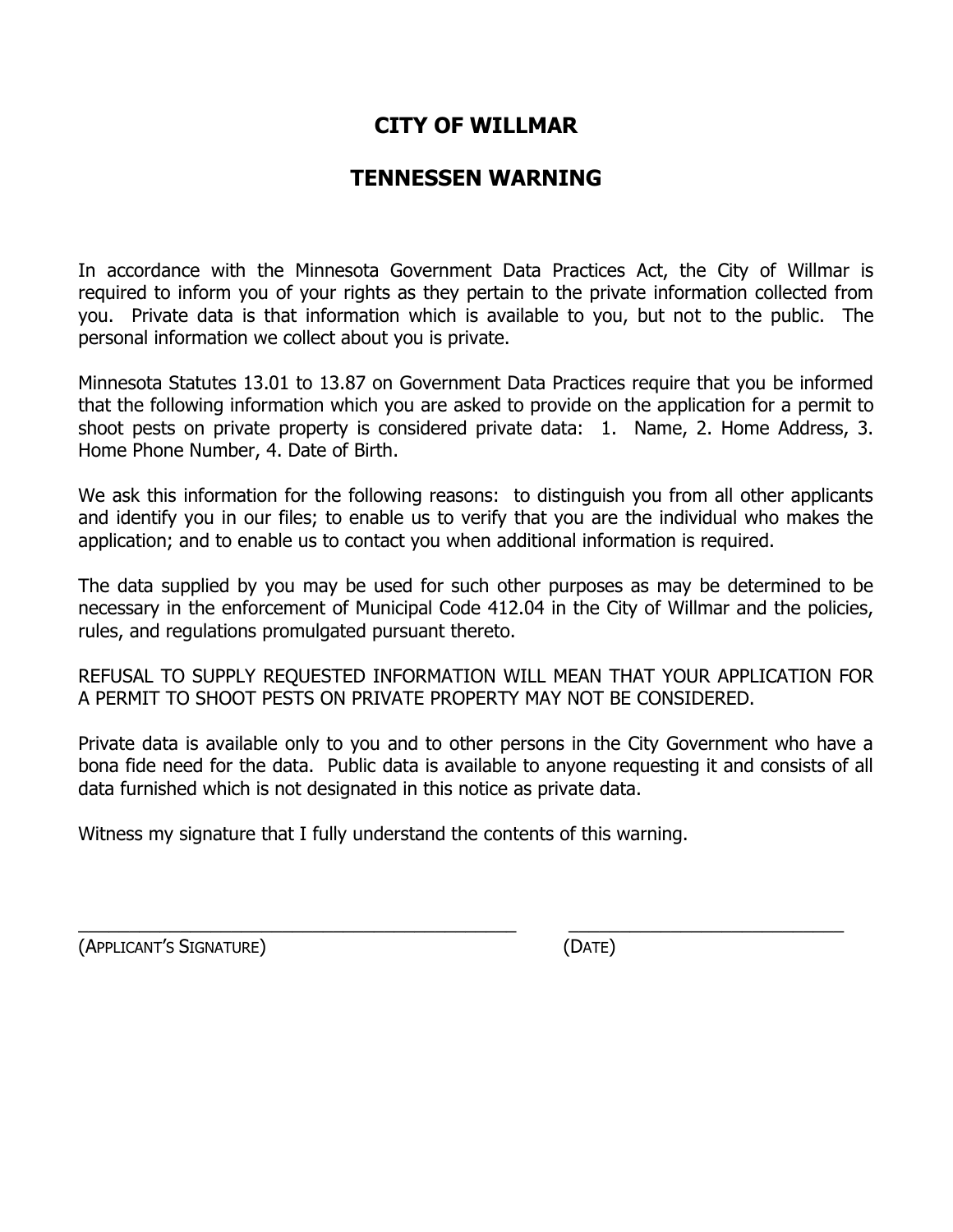### **INDEMNITY AND HOLD HARMLESS AGREEMENT**

THIS AGREEMENT, made and entered into this \_\_\_\_\_\_\_\_\_\_ day of \_\_\_\_\_\_\_\_\_\_\_\_\_\_\_, 20\_\_\_\_\_\_\_, by and between \_\_\_\_\_\_\_\_\_\_\_\_\_\_\_\_\_\_\_\_\_\_\_\_\_\_\_\_\_\_\_\_\_\_\_\_\_\_\_\_\_\_\_\_\_\_\_\_\_\_\_\_, (APPLICANT'S NAME) (hereinafter referred to as Permittee) and THE CITY OF WILLMAR, (herein after referred to as the City).

 WHEREAS, Permittee has requested a permit to use and discharge a firearm using BB's, pellets, or .22 birdshot; and

WHEREAS, the City is desirous of having an indemnity and hold harmless agreement to protect the City against any claims that may arise as a result of the Permittee's use of his\her firearms in Willmar, Minnesota.

NOW, THEREFORE, IT IS HEREBY AGREED that Permittee shall and does hereby hold the City harmless from any damage to property or injury to any persons that results from the acts, or failures to act, of the Permittee while the said Permittee is discharging his\her firearm in the City of Willmar. Permittee does hereby agree to fully indemnify and hold the City harmless from any such claims for damage to property or injuries to persons that may so arise from the Permittee's discharge of a firearm. In the event that any claim shall be made against the City as a result of the Permittee's use of a firearm, then Permittee shall fully defend any such claim, pay all costs incurred in defending said claim, including attorney's fees, and shall promptly pay in full any judgment or settlement resulting from said claim, all without reimbursement from the City.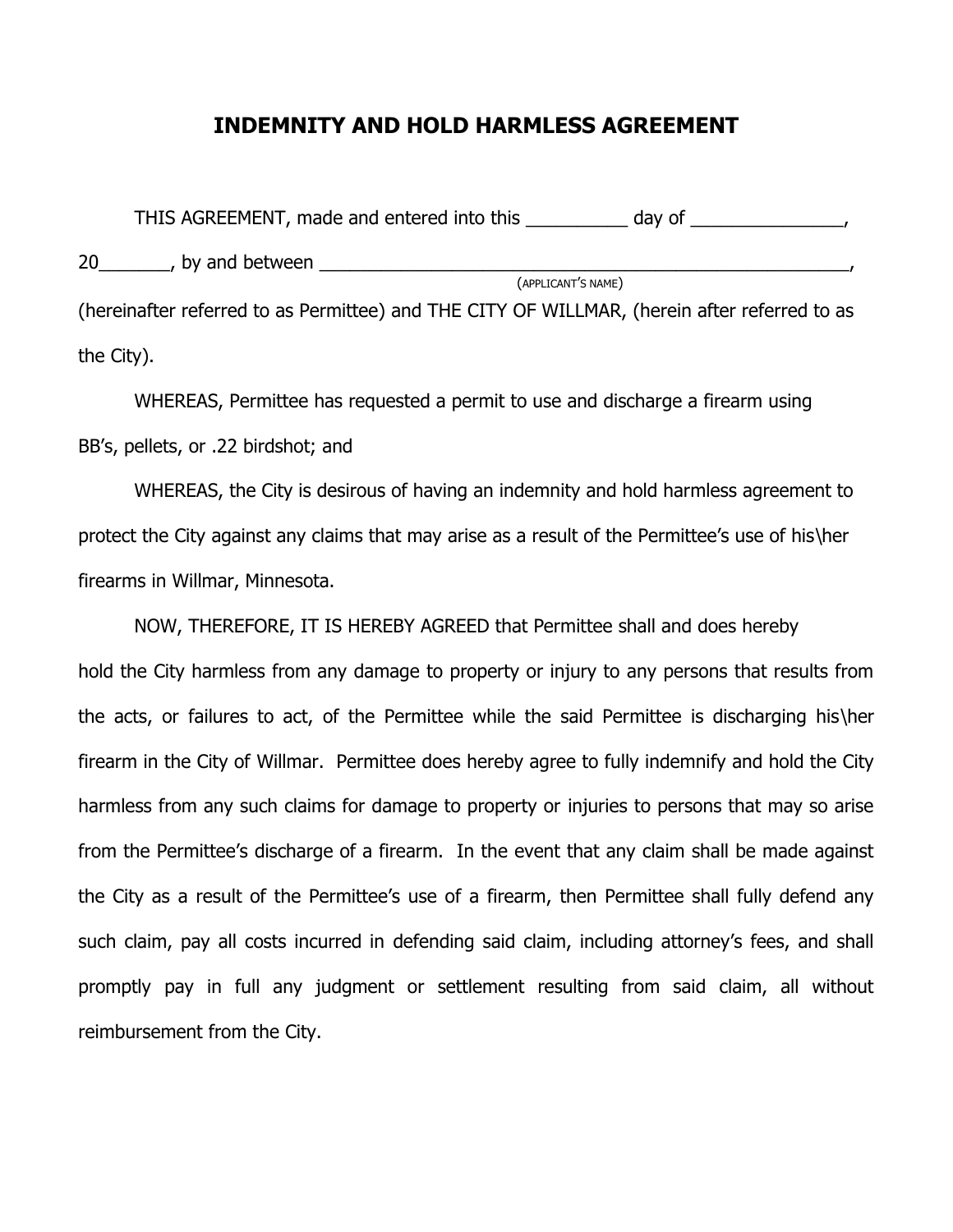Permittee agrees that a good and valuable consideration exists for this Agreement.

Dated: \_\_\_\_\_\_\_\_\_\_\_\_\_\_\_\_\_\_\_\_\_\_\_\_ \_\_\_\_\_\_\_\_\_\_\_\_\_\_\_\_\_\_\_\_\_\_\_\_\_\_\_\_\_\_\_\_\_\_\_\_\_\_\_\_\_\_\_\_\_ (PERMITTEE'S SIGNATURE)

The Undersigned, as the owner of the property on which the above named Permittee will be discharging a firearm, does hereby acknowledge that he has read the above Agreement and agrees to be bound thereby and does jointly and severally from the Permittee, agree to indemnify and hold harmless the City from all claims as above set out.

Dated: \_\_\_\_\_\_\_\_\_\_\_\_\_\_\_\_\_\_\_\_\_\_\_\_\_

CORPORATE OR PARTNERSHIP OWNER:

 $\overline{\phantom{a}}$  , and the contribution of the contribution of the contribution of the contribution of the contribution of the contribution of the contribution of the contribution of the contribution of the contribution of the (INDIVIDUAL OWNER) (NAME OF OWNER)

By: \_\_\_\_\_\_\_\_\_\_\_\_\_\_\_\_\_\_\_\_\_\_\_\_\_\_\_\_\_\_\_\_\_\_

 $Its: ____________$